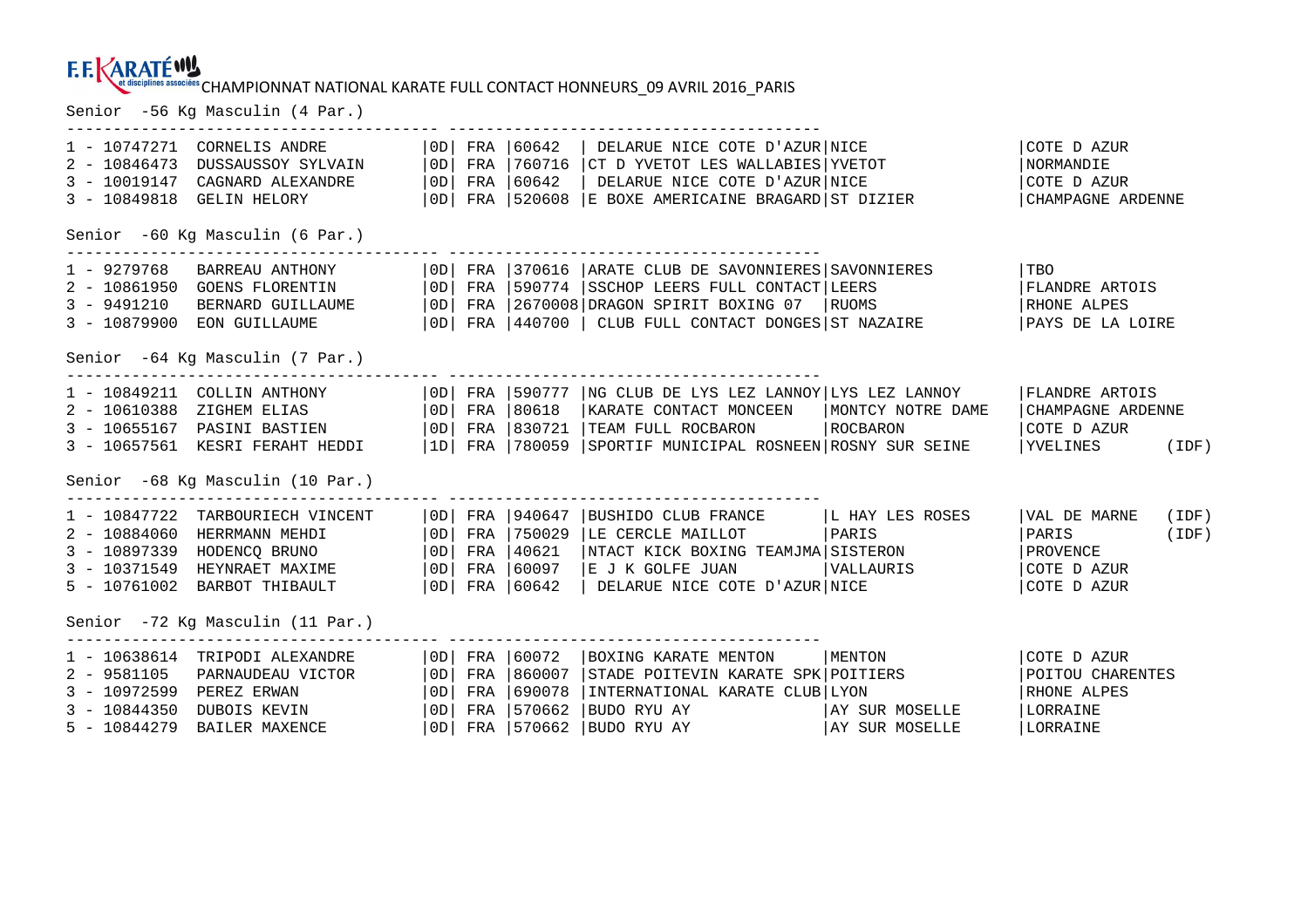## EL DESCRIPIONS ASSOCIES: CHAMPIONNAT NATIONAL KARATE FULL CONTACT HONNEURS\_09 AVRIL 2016\_PARIS<br>Senior -76 Kg Masculin (15 Par.)

|             |                                                                             |  |                      | ---------------------------------                                                                                                                                                              |                       |  |
|-------------|-----------------------------------------------------------------------------|--|----------------------|------------------------------------------------------------------------------------------------------------------------------------------------------------------------------------------------|-----------------------|--|
| 2 - 9055465 | 1 - 9453364 ZERHOUI ADIL<br>TISSIERE JOHNNY<br>3 - 10720509 ANDONIAN PIERRE |  | $ 0D $ FRA $ 40621$  | OD   FRA   590086   CROIX KARATE CLUB   CROIX   FLANDRE ARTOIS<br>  1D   FRA   510643   BOXING KARATE CONTACT   ST MARTIN SUR LE PRE   CHAMPAGNE ARDENNE<br>NTACT KICK BOXING TEAMJMA SISTERON | PROVENCE              |  |
|             | 3 - 10563198 RECEVEUR ILYES                                                 |  |                      | OD FRA 250645 BESANCON COMBAT DEFENSE BESANCON                                                                                                                                                 | FRANCHE COMTE         |  |
|             | 5 - 10972598 IOANNOU VASSILIS                                               |  | $ 0D $ FRA $ 690078$ | INTERNATIONAL KARATE CLUB LYON                                                                                                                                                                 | RHONE ALPES           |  |
|             | 5 - 10862104 BRUSCAGLIN VICTOR                                              |  |                      | OD   FRA   270653   ES SPORTS DE CONTACT ERSC   BOURG ACHARD                                                                                                                                   | NORMANDIE             |  |
|             | Senior -80 Kg Masculin (9 Par.)                                             |  |                      |                                                                                                                                                                                                |                       |  |
|             | 1 - 1326874   ALDEGUER SEBASTIEN                                            |  |                      | $ 1D $ FRA $ 510643 $ BOXING KARATE CONTACT $ ST$ MARTIN SUR LE PRE CHAMPAGNE ARDENNE                                                                                                          |                       |  |
|             | 2 - 10024956 HUVELIN GUILLAUME                                              |  |                      | OD   FRA   860007   STADE POITEVIN KARATE SPK   POITIERS                                                                                                                                       | POITOU CHARENTES      |  |
|             | 3 - 8920787 BRULE GILLES                                                    |  |                      | $ 0D $ FRA $ 830102 $ INT RAPHAEL SPORTING CLUB ST RAPHAEL                                                                                                                                     | COTE D AZUR           |  |
|             | 3 - 10623671 LEMAISTRE GUILLAUME                                            |  |                      | $ 0D $ FRA $ 760074$ $ LUB$ OMNISPORTS ST ARNOULT ST ARNOULT                                                                                                                                   | NORMANDIE             |  |
|             | 5 - 10842533 BOUTIN CLEMENT                                                 |  |                      | OD   FRA   910724   CAL CLUB SEC FULL CONTACT   BONDOUFLE                                                                                                                                      | ESSONNE (IDF)         |  |
|             | Senior -85 Kg Masculin (9 Par.)                                             |  |                      |                                                                                                                                                                                                |                       |  |
|             | 1 - 10200912 CHAMPION BENJAMIN                                              |  |                      | OD   FRA   830102   INT RAPHAEL SPORTING CLUB   ST RAPHAEL                                                                                                                                     | COTE D AZUR           |  |
|             | 2 - 9011825 HODOUL GUILLAUME                                                |  |                      | OD   FRA   270653   ES SPORTS DE CONTACT ERSC   BOURG ACHARD                                                                                                                                   | NORMANDIE             |  |
|             | 3 - 10978894 BERTILI MIKE                                                   |  |                      | OD   FRA   860007   STADE POITEVIN KARATE SPK   POITIERS                                                                                                                                       | POITOU CHARENTES      |  |
|             | 3 - 10716307 CONIL JULIEN                                                   |  |                      | OD   FRA   830102   INT RAPHAEL SPORTING CLUB   ST RAPHAEL                                                                                                                                     | COTE D AZUR           |  |
|             | 5 - 10943092 LEMELLE ALEXANDRE                                              |  |                      | OD   FRA   270655   ELYS SECTION FULL CONTACT   LES ANDELYS                                                                                                                                    | NORMANDIE             |  |
|             | Senior -90 Kg Masculin (5 Par.)                                             |  |                      |                                                                                                                                                                                                |                       |  |
|             |                                                                             |  |                      | 1 - 10867185 CATIGNANI TONY   0D   FRA   590783   ASSOCIATION FULL BOXING   LALLAING                                                                                                           | <b>FLANDRE ARTOIS</b> |  |
|             | Senior +90 Kg Masculin (2 Par.)<br>--------------------------------------   |  |                      |                                                                                                                                                                                                |                       |  |
|             |                                                                             |  |                      | 1 - 10847734 BAYLE GUILLAUME   0D   FRA   940647   BUSHIDO CLUB FRANCE   L HAY LES ROSES   VAL DE MARNE (IDF)                                                                                  |                       |  |
|             | Senior -50 Kg Féminin (3 Par.)                                              |  |                      |                                                                                                                                                                                                |                       |  |
|             |                                                                             |  |                      |                                                                                                                                                                                                | COTE D AZUR           |  |
|             |                                                                             |  |                      |                                                                                                                                                                                                | PARIS (IDF)           |  |
|             | Senior -54 Kg Féminin (2 Par.)                                              |  |                      |                                                                                                                                                                                                |                       |  |
|             | 1 - 10612323 CHEMANI SILYA                                                  |  |                      | OD   FRA   40621   NTACT KICK BOXING TEAMJMA   SISTERON                                                                                                                                        | PROVENCE              |  |
|             | 2 - 10880054 BARRIER MARIE                                                  |  |                      | OD FRA 270653 ES SPORTS DE CONTACT ERSC BOURG ACHARD                                                                                                                                           | NORMANDIE             |  |